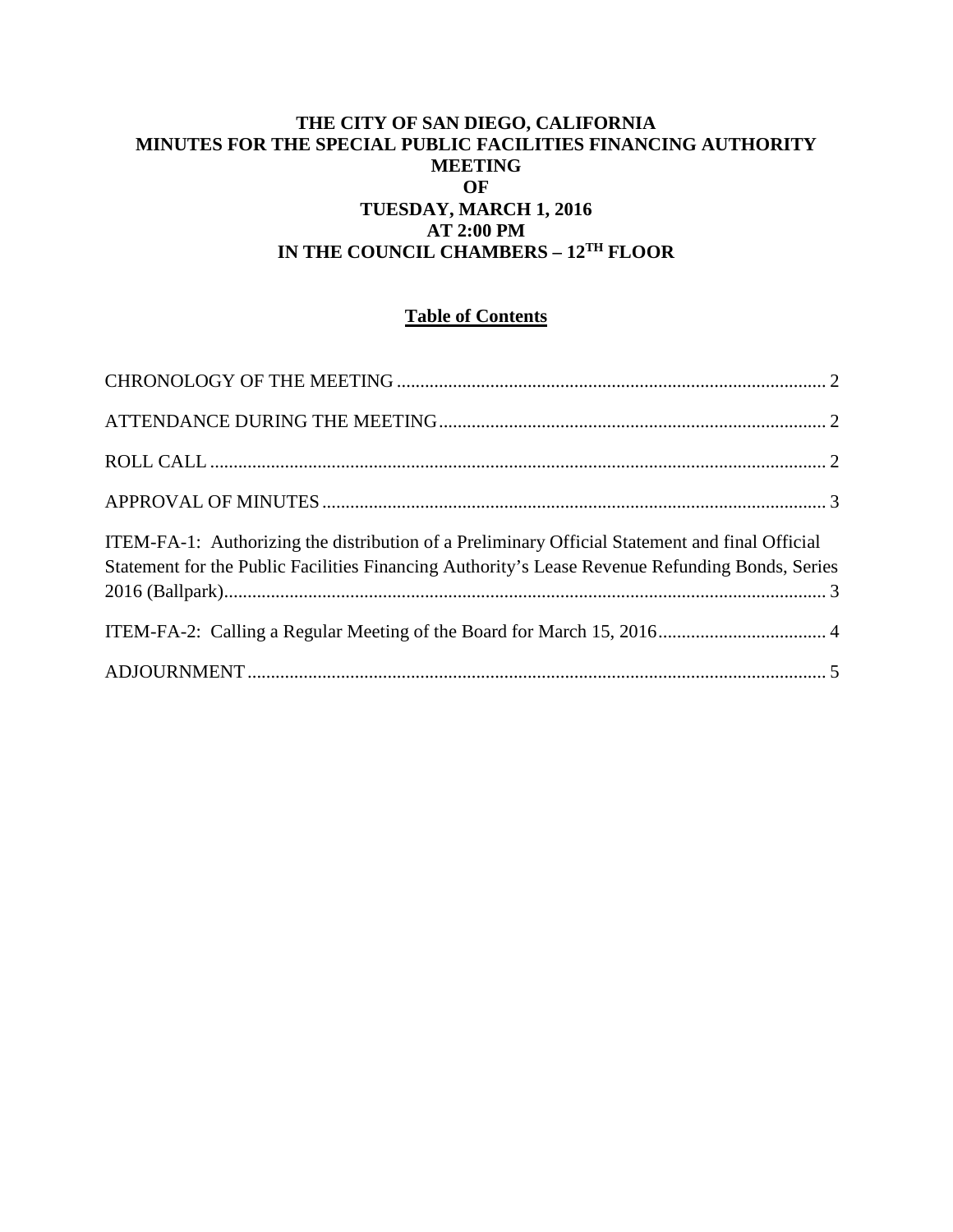## <span id="page-1-0"></span>CHRONOLOGY OF THE MEETING:

The meeting was called to order by Council President Lightner at 2:50 p.m. The meeting was adjourned by Council President Lightner at 2:52 p.m.

# <span id="page-1-1"></span>ATTENDANCE DURING THE MEETING:

PRESENT: CD-1 Council President Sherri Lightner CD-2 Councilmember Lorie Zapf CD-3 Councilmember Todd Gloria CD-4 Councilmember Myrtle Cole CD-5 Councilmember Mark Kersey CD-6 Councilmember Chris Cate CD-7 Councilmember Scott Sherman CD-8 Councilmember David Alvarez CD-9 Council President Pro Tem Marti Emerald

ABSENT: None

CITY CLERK: Maland (gs).

# <span id="page-1-2"></span>ROLL CALL:

- (1) Council President Lightner-present
- (2) Councilmember Zapf-present
- (3) Councilmember Gloria-present
- (4) Councilmember Cole-present
- (5) Councilmember Kersey-present
- (6) Councilmember Cate-present
- (7) Councilmember Sherman-present
- (8) Councilmember Alvarez-present
- (9) Council President Pro Tem Emerald-present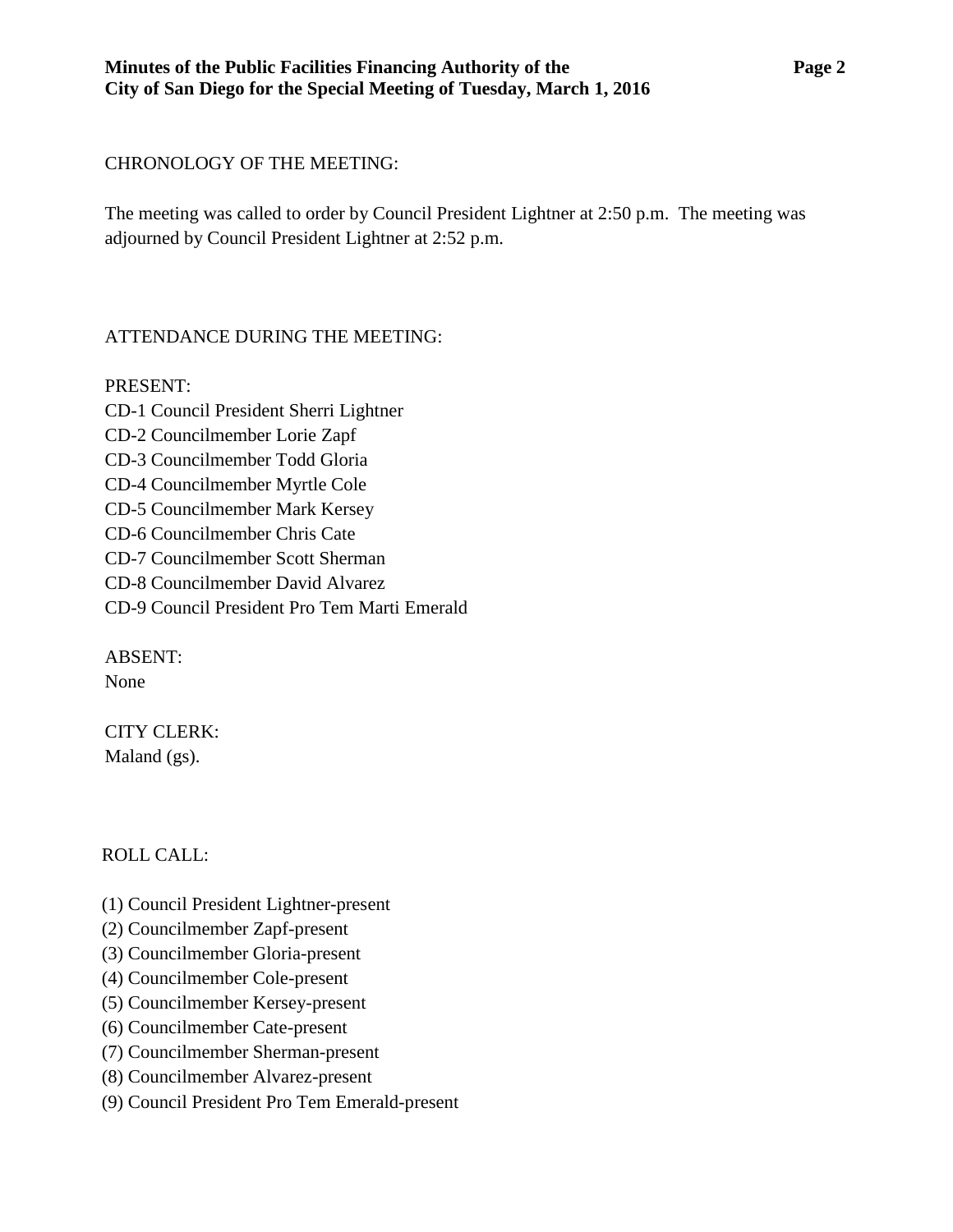#### <span id="page-2-0"></span>APPROVAL OF MINUTES:

The Minutes of the following meeting were approved by Unanimous Consent:

APPROVED

02/09/2016 - Special Meeting

COUNCIL ACTION: Start Time: 2:50 PM

ITEM-FA-1: Authorizing the distribution of a Preliminary Official Statement and final Official Statement for the Public Facilities Financing Authority's Lease Revenue Refunding Bonds, Series 2016 (Ballpark).

<span id="page-2-1"></span>(Continued from the Special meeting of February 9, 2016, Item FA-2, at the request of staff, for further review.)

#### **ITEM DESCRIPTION:**

Approve the resolution approving the form and authorizing the distribution of the Preliminary Official Statement and final Official Statement for the Authority's Lease Revenue Refunding Bonds, Series 2016 (Ballpark).

## **CITY ATTORNEY'S RECOMMENDATION:**

Adopt the following resolution:

#### (FA-2016-2) CONTINUED TO TUESDAY, MARCH 22, 2016

A Resolution of the Board of Commissioners of the Public Facilities Financing Authority of the City of San Diego approving the form and authorizing the distribution of the Preliminary Official Statement; authorizing the execution, delivery and distribution of the Official Statement in connection with the issuance and sale by the Public Facilities Financing Authority of the City of San Diego of its Lease Revenue Refunding Bonds, Series 2016 (Ballpark Refunding); and approving other documents and actions in connection therewith.

## **SUPPORTING INFORMATION:**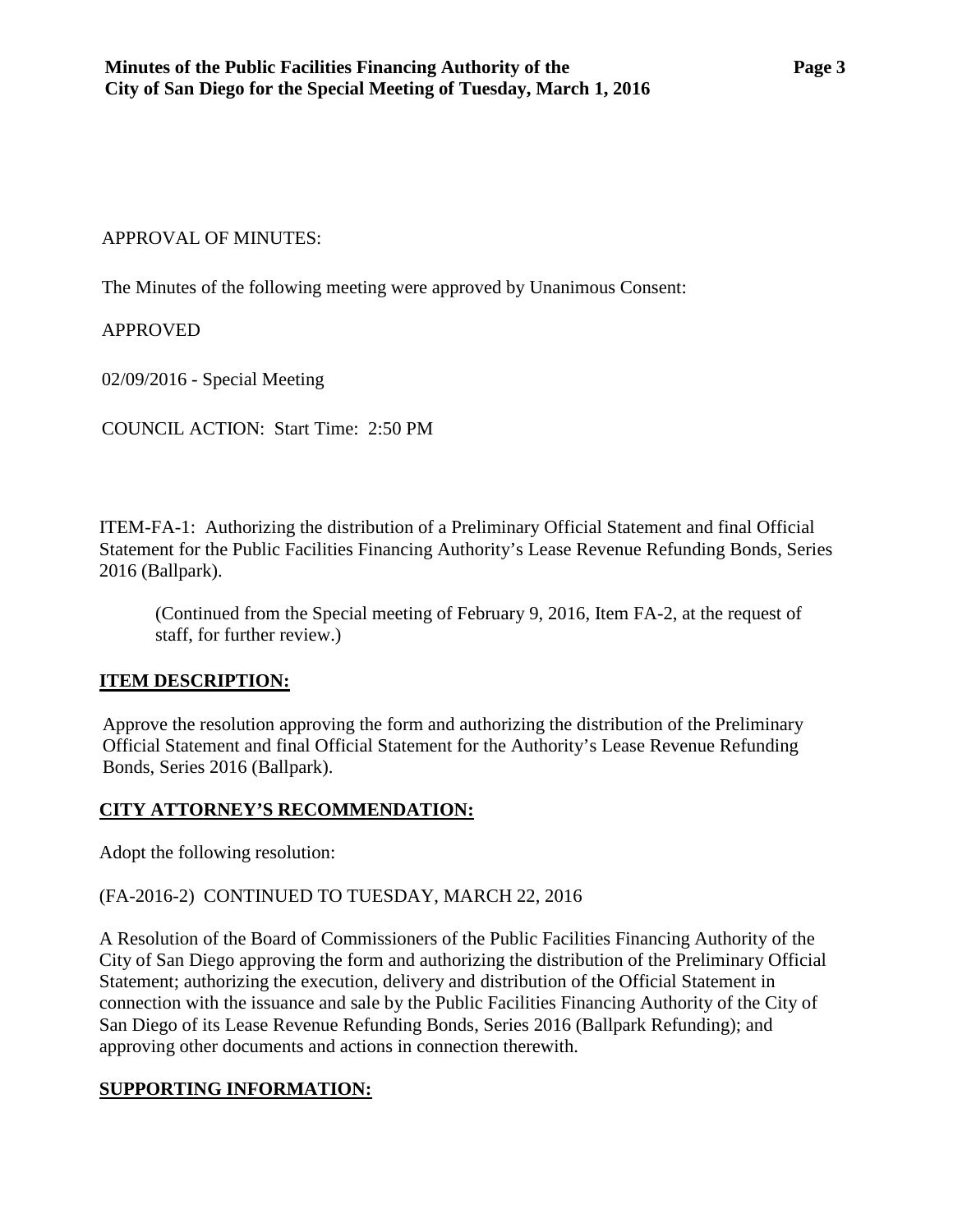### FISCAL CONSIDERATIONS: N/A

#### PREVIOUS BOARD ACTION:

The Board approved the issuance of the Ballpark Refunding Bonds on March 17, 2016.

Primary Contact\City Attorney\Phone: Brant Will\619-236-6220, MS 59

**NOTE:** See City Council Agenda of March 1, 2016, Item 332, for a companion item

COUNCIL ACTION: Start Time: 2:52 PM

MOTION BY MARTI EMERALD TO CONTINUE TO TUESDAY, MARCH 22, 2016, FOR FURTHER REVIEW. Second by David Alvarez.

Passed by the following vote: Yea: Sherri Lightner, Lorie Zapf, Todd Gloria, Myrtle Cole, Mark Kersey, Chris Cate, Scott Sherman, David Alvarez, Marti Emerald; Nay: (None); Recused: (None); Not Present: (None).

## <span id="page-3-0"></span>ITEM-FA-2: Calling a Regular Meeting of the Board for March 15, 2016. (Rev. 2/26/16)

## **CITY ATTORNEY'S RECOMMENDATION:**

Adopt the following resolution:

(FA-2016-3) ADOPTED AS RESOLUTION FA-2016-3

A Resolution of the Board of Commissioners of the Public Facilities Financing Authority of the City of San Diego calling a regular meeting of the Board for March 15, 2016. (Rev. 2/26/16)

Primary Contact\City Attorney\Phone: Brant Will\619-236-6220, MS 59

COUNCIL ACTION: Start Time: 2:50 PM

MOTION BY DAVID ALVAREZ TO ADOPT. Second by Marti Emerald.